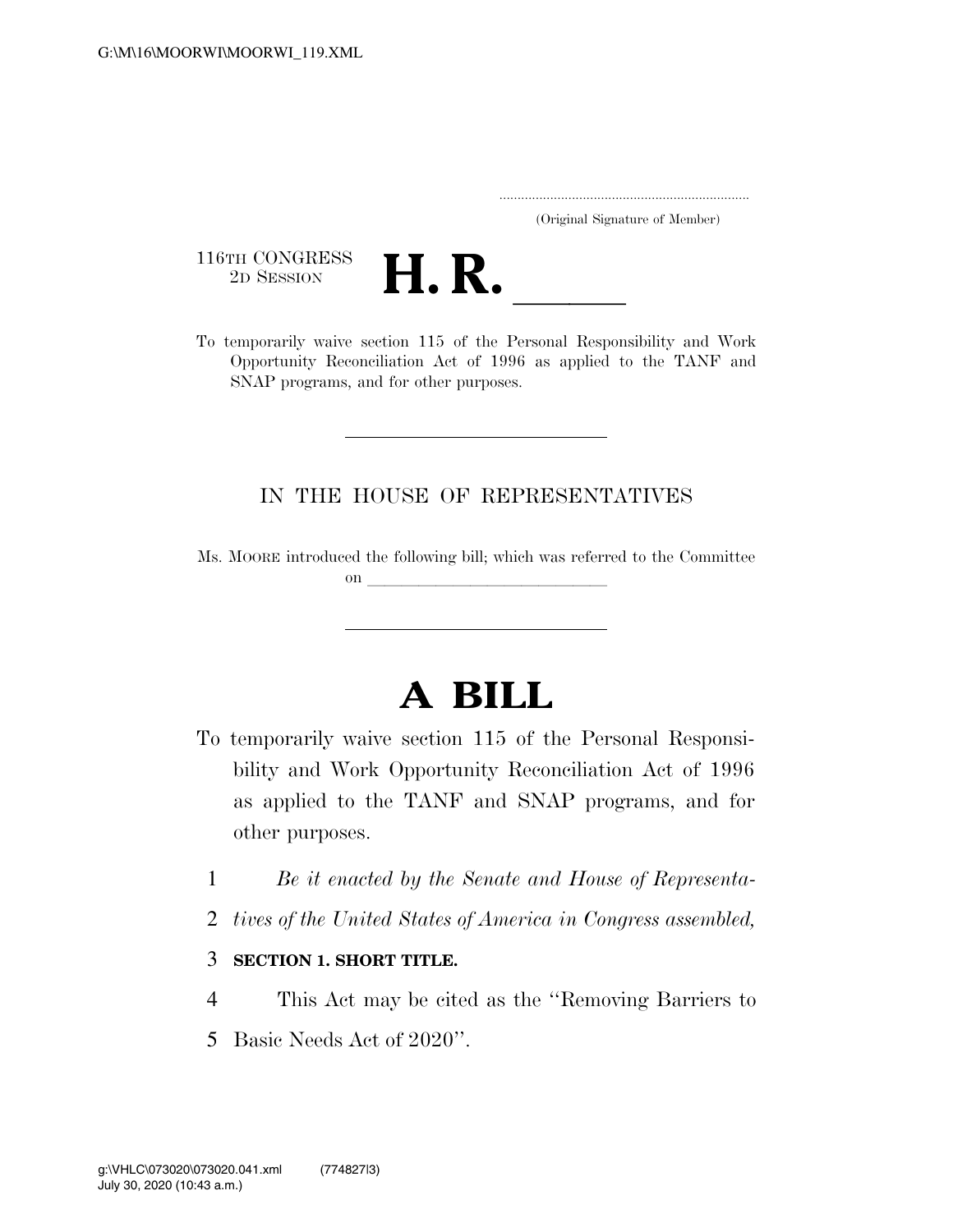$\mathfrak{D}$ 

## **SEC. 2. EMERGENCY EXTENSION OF SNAP AND TANF BENE-FITS.**

 (a) APPLICABILITY OF BAN ON SNAP AND TANF BENEFITS.—Section 115 of the Personal Responsibility and Work Opportunity Reconciliation Act of 1996 (21 U.S.C. 862a) shall not apply to any individual applying for benefits under the supplemental nutrition assistance program and temporary assistance for needy families pro-gram.

 (b) EFFECT ON STATE POLICIES.—Any law enacted by a State under the authority under subparagraph (A) or (B) of subsection (d)(1) of section 115 of the Personal Responsibility and Work Opportunity Reconciliation Act of 1996 (21 U.S.C. 862a), and any State law, policy, or regulation that imposes conditions on eligibility for the supplemental nutrition assistance program and temporary assistance for needy families program based on an individ- ual's conviction of an offense related to a controlled sub- stance, shall have no force or effect until the date specified in subsection (c).

 (c) SUNSET.—The authority under this section shall be in effect beginning on the date of enactment of this Act and until December 31, 2022.

(d) DEFINITIONS.—In this section: